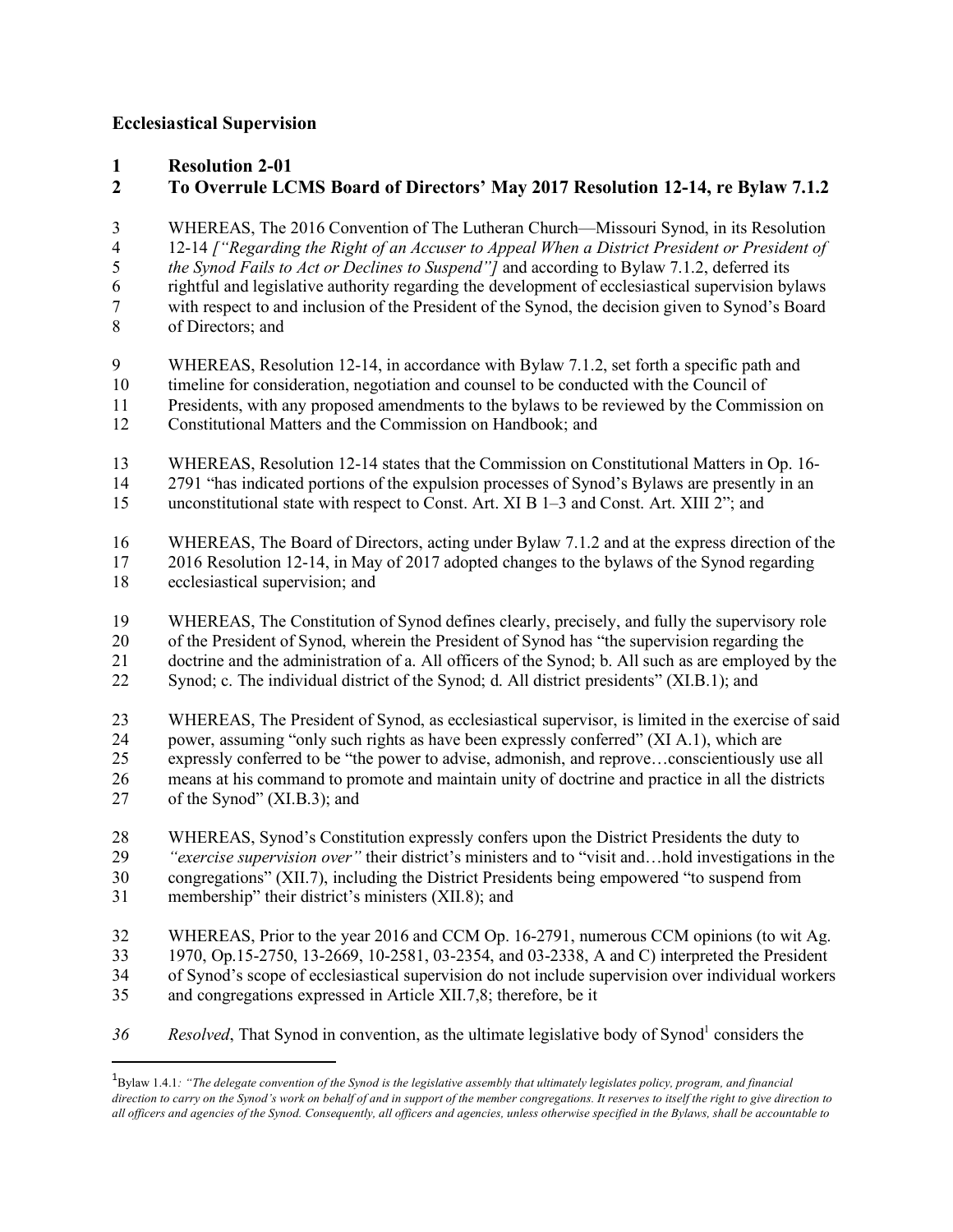- following to be steps to the resolution of this matter; and be it further
- *Resolved*, That changes, subsequent to 2016 Convention Resolution 12-14, made under Bylaw
- 2.14 "Expulsion of Congregations or Individuals from Membership in the Synod," Bylaw 2.15
- "Expulsion of a District President or Officer from Membership in the Synod", Bylaw 2.16
- "Expulsion of a President of Synod from Membership in the Synod", and Bylaw 2.17 "Expulsion
- of Individuals from Membership in the Synod as a Result of Sexual Misconduct or Criminal
- Behavior", as a result of 2016 Convention Resolution 12-14, as adopted by the Board of Directors
- (May 2017) be overruled and of no effect; and be it further
- *Resolved*, That Bylaws 2.14, 2.15, 2.16 and 2.17 be returned to and replaced by the same
- corresponding Bylaws as set forth in the 2013 Synod Handbook; and be it further
- *Resolved*, That a Blue Ribbon Task Force of seven members, with four members appointed by the
- 35 District Presidents, three of whom shall be District Presidents, and three members appointed
- by the President of Synod, be authorized and formed to conduct a thorough study of the
- ecclesiastical supervision matter, including Articles III, VI, VII (studies of Articles VI and VII
- were previously resolved by the 2010 Convention), XI, XII, and XIII, and make
- recommendations to the 2022 Synod Convention, including any necessary revisions of
- constitutional provisions, with the purpose of evangelically resolving the current difficulty and division among us; and be it further
- *Resolved*, That all relevant CCM opinions such as 16-2791, 16-2793, 16-2794, 16-2797, 17-2822,
- 17-2828 and 17-2836 be placed in abeyance until the 2022 Convention and any necessary action
- at the 2022 convention; and be it further

l

- *Resolved*, That Synod in convention affirm the powers provided to the Synod President "to
- advise, admonish and reprove…conscientiously use all means at his command to promote and
- maintain unity of doctrine and practice in all the districts of the Synod" do not include direct
- supervisory responsibilities of individual members of Synod, since such individuals are under the
- ecclesiastical supervision of District Presidents; and be it finally
- *Resolved*, That the convention pray for peace and harmony in the Synod as it moves forward in mission and ministry.

*the Synod for all their actions, and any concerns regarding the decisions of such officers or agencies may be brought to the attention of the Synod in convention for appropriate action. This provision does not apply to specific member appeals to the Concordia Plans, which has its own appeal process for such cases."*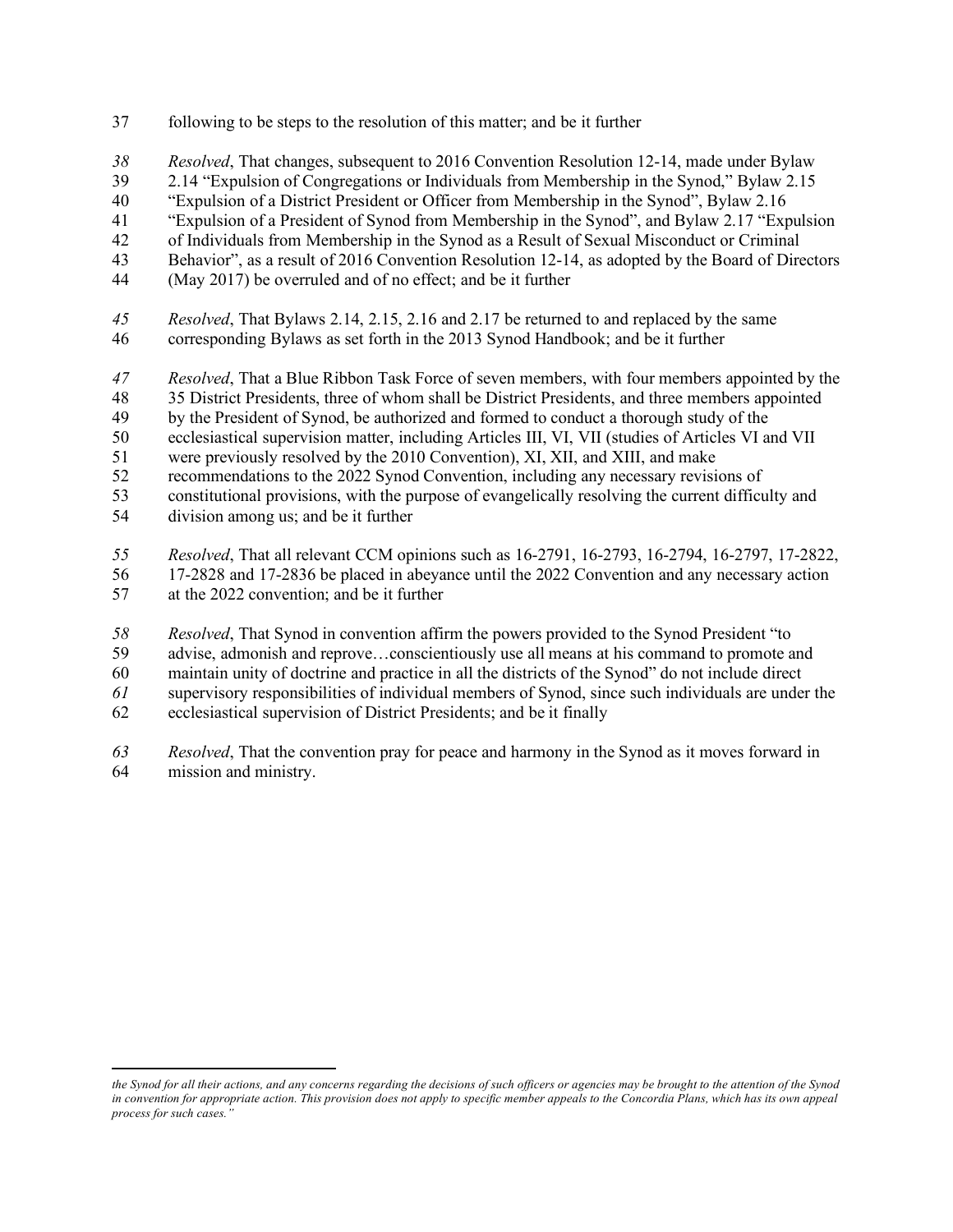## **1 Resolution 2-02**

## **2 To Direct the President of Synod to Assure the Provisions of Bylaw 3.9.2.2 (c) Are**

**3 Followed** 

## 4 WHEREAS, Overture 2-04 (To Overrule CCM Opinion 14-2724)<sup>2</sup> was not brought forward for

WHEREAS, the Word of God (Acts 13) clearly reveals that in the first century of the New Testament, a local congregation of believers in the Lord Jesus, assembled in Antioch, after much prayer and under the guidance of the Holy Spirit, freely consecrated and sent missionaries, notably Barnabas and Saul, into mission fields; and

WHEREAS, Article III. 2 of the Constitution of The Lutheran Church—Missouri Synod identifies an objective of the Synod as to "Strengthen congregations and their members in giving bold witness by word and deed to the love and work of God, the Father, Son, and Holy Spirit, and extend that Gospel witness into all the world;" and

WHEREAS, Article VII of the Constitution of The Lutheran Church—Missouri Synod states, "In relation to its members, the Synod is not an ecclesiastical government exercising legislative or coercive powers, and with respect to the individual congregation's right of self-government it is but an advisory body"; and

WHEREAS, Article XIV of the Constitution states, "The Synod in convention may adopt bylaws that are consistent with and do not contradict the Constitution of the Synod, which controls and supersedes such bylaws and all other rules and regulations of the Synod"; and

WHEREAS, 2010 Synod Convention Res. 8-32B encourages the Synod to study Article VII of the Constitution, including study of "Congregations and Synod, Background Material on the Advisory Nature of the LCMS" along with opinions of the Commission on Constitutional Matters related to this topic (including CCM Opinion 09-2573 listed in a "Whereas" paragraph in Resolution 8-32B); and

WHEREAS, 1983 Synod Convention Res. 5-10A in a "Resolved" clause states that The Lutheran Church—Missouri Synod reaffirms that its synodical polity is essentially and principally congregational in nature; and

WHEREAS, CCM Opinion 09-2573 states in part that "... there is a common understanding that a congregation exercises its self-government .. . in carrying out . . . its own ministry programs and financial affairs . . . "; and

WHEREAS, Synod Bylaw 3.8.3 deals only with who has authority to send ministers of religion and other workers into Synod foreign mission fields, and prior bylaws have been careful not to restrict congregational activity specifically relating to whom congregations could send funds overseas, and nothing in the current bylaws restrict or could restrict the right of member congregations to (a) fund ministries in foreign countries, or (b) send/fund congregation members for service with organizations seeking to share the Gospel; and

WHEREAS, 1983 Synod Convention Res. 5-37 amending the bylaws only dealt with who on behalf of Synod as a whole could send missionaries at the expense of the Synod, and where the restriction applied, it being a sending bylaw only, clearly not applicable to congregations in any event; and

WHEREAS, CCM Opinion 14-2724 referring to 2013 Synod Convention Res. 1-08, "To Work Together in Mission," called for a two-fold response: First, "Resolved, That the Synod, by the next convention, develop and provide a mission best practices policy document for districts and congregations engaged in mission projects to assist them to better carry out their mission and their life together", indicating that districts and congregations have and are recognized to have mission work and practices of their own, and because they have their own mission work and practices, the Synod should assist and support those efforts by developing a best-practices policy; and second, "that these best practices include encouragement to districts and congregations to communicate their international mission activities to the Synod's Director of Church Relations and Offices of National and International Mission for the purposes of healthy coordination and stewardship" (underlined portions indicate emphasis added), indicating that districts and congregations can have their own mission activities and when they do they are encouraged to communicate these activities to the Synod for coordination and good stewardship; and

WHEREAS, CCM Opinion 14-2724 states in part, "Congregations may not send funds to mission societies and non-Synod entities for work in foreign areas without taking into consideration policies developed and determined for this purpose by the Board of International Mission as the only sending agency;" and

WHEREAS, CCM Opinion 14-2724 incorrectly restricts the mission outreach of congregations and others to give bold witness by word and deed to the love and work of God the Father, Son, and Holy Spirit, and extend that Gospel witness into all the world; therefore be it

*Resolved*, That the congregations of the Texas District and of The Lutheran Church— Missouri Synod be encouraged, with much prayer and under the guidance of the Holy Spirit, to send missionaries to foreign areas; and be it further

*Resolved*, That the Texas District affirms and encourages congregations, auxiliaries, recognized service organizations, districts, and individual members of the Synod, in their efforts to give bold witness by word and deed, to the love and work of God the Father, Son and Holy Spirit, and extend that Gospel witness to all the world; and be it further

 $\overline{\phantom{a}}$ <sup>2</sup> TO OVERRULE CCM OPINION 14-2724